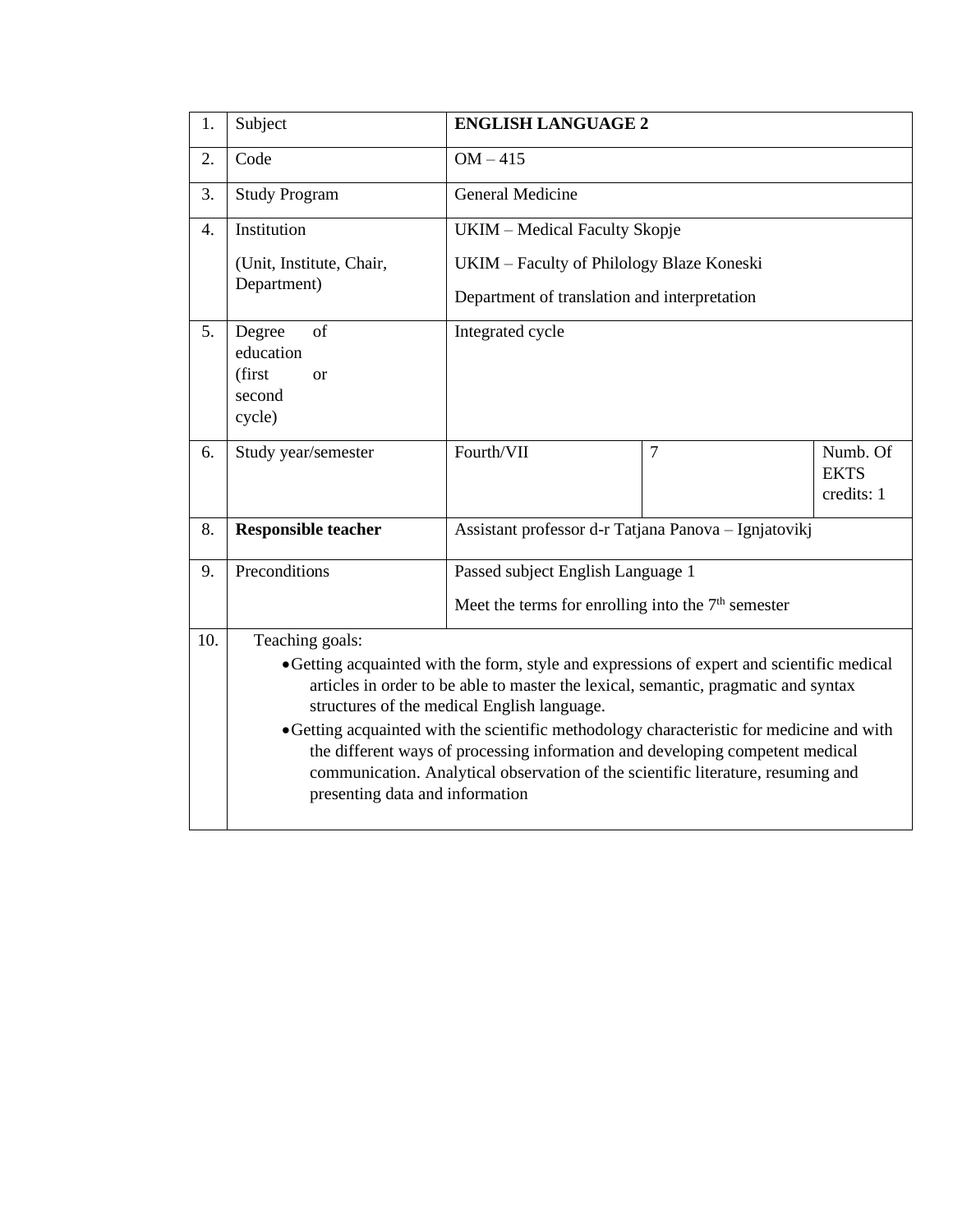| 11. | Brief content:                                                                                                                                                                                                                                                                                                                                                                                                                                                                                                                                                                                                                                                                                                                                                                                                                                                                         |                                     |                                          |            |  |  |  |
|-----|----------------------------------------------------------------------------------------------------------------------------------------------------------------------------------------------------------------------------------------------------------------------------------------------------------------------------------------------------------------------------------------------------------------------------------------------------------------------------------------------------------------------------------------------------------------------------------------------------------------------------------------------------------------------------------------------------------------------------------------------------------------------------------------------------------------------------------------------------------------------------------------|-------------------------------------|------------------------------------------|------------|--|--|--|
|     | Lectures: Analyzing English medical articles with special attention paid on: pathological<br>processes, diseases of the human body systems (systems approach), diagnostics, surgical<br>techniques, medical history of the disease - anamnesis, presenting cases, and medical ethics.<br>Getting acquainted with the scientific method characteristic for these areas (descriptions,<br>classification, determining relations between reasons and consequences, argumentation, analysis<br>and synthesis).<br><b>Practical lessons:</b> Analyzing and discussing medical articles. Acquiring the vocabulary. Getting<br>acquainted with the scientific methodology characteristic for medicine and with the ways of<br>processing information. Developing communicative competence in the medical department<br>(verbal understanding and expressing, group discussions and role-play) |                                     |                                          |            |  |  |  |
|     |                                                                                                                                                                                                                                                                                                                                                                                                                                                                                                                                                                                                                                                                                                                                                                                                                                                                                        |                                     |                                          |            |  |  |  |
| 12. | <b>Methods of studying:</b><br>Lectures and practical lessons, consultations, projects (home assignments, papers), individual<br>learning at home (exam preparation)                                                                                                                                                                                                                                                                                                                                                                                                                                                                                                                                                                                                                                                                                                                   |                                     |                                          |            |  |  |  |
| 13. |                                                                                                                                                                                                                                                                                                                                                                                                                                                                                                                                                                                                                                                                                                                                                                                                                                                                                        | Total available time:<br>45 lessons |                                          |            |  |  |  |
| 14. | Organization of the course                                                                                                                                                                                                                                                                                                                                                                                                                                                                                                                                                                                                                                                                                                                                                                                                                                                             |                                     |                                          |            |  |  |  |
| 15. | Forms of teaching<br>activities                                                                                                                                                                                                                                                                                                                                                                                                                                                                                                                                                                                                                                                                                                                                                                                                                                                        | 15.1.                               | Theoretical course                       | 15 lessons |  |  |  |
|     |                                                                                                                                                                                                                                                                                                                                                                                                                                                                                                                                                                                                                                                                                                                                                                                                                                                                                        | 15.2.                               | Practical course, Seminars               | 15 lessons |  |  |  |
| 16. | Other forms of<br>activities                                                                                                                                                                                                                                                                                                                                                                                                                                                                                                                                                                                                                                                                                                                                                                                                                                                           | 16.1.                               | Practice                                 |            |  |  |  |
|     |                                                                                                                                                                                                                                                                                                                                                                                                                                                                                                                                                                                                                                                                                                                                                                                                                                                                                        | 16.2.                               | Individual tasks                         |            |  |  |  |
|     |                                                                                                                                                                                                                                                                                                                                                                                                                                                                                                                                                                                                                                                                                                                                                                                                                                                                                        | 16.3.                               | Individual (home) learning<br>15 lessons |            |  |  |  |
| 17. | Method of assessment                                                                                                                                                                                                                                                                                                                                                                                                                                                                                                                                                                                                                                                                                                                                                                                                                                                                   |                                     |                                          |            |  |  |  |
|     | 17.1<br><b>Tests</b>                                                                                                                                                                                                                                                                                                                                                                                                                                                                                                                                                                                                                                                                                                                                                                                                                                                                   |                                     | Continuous assessment                    |            |  |  |  |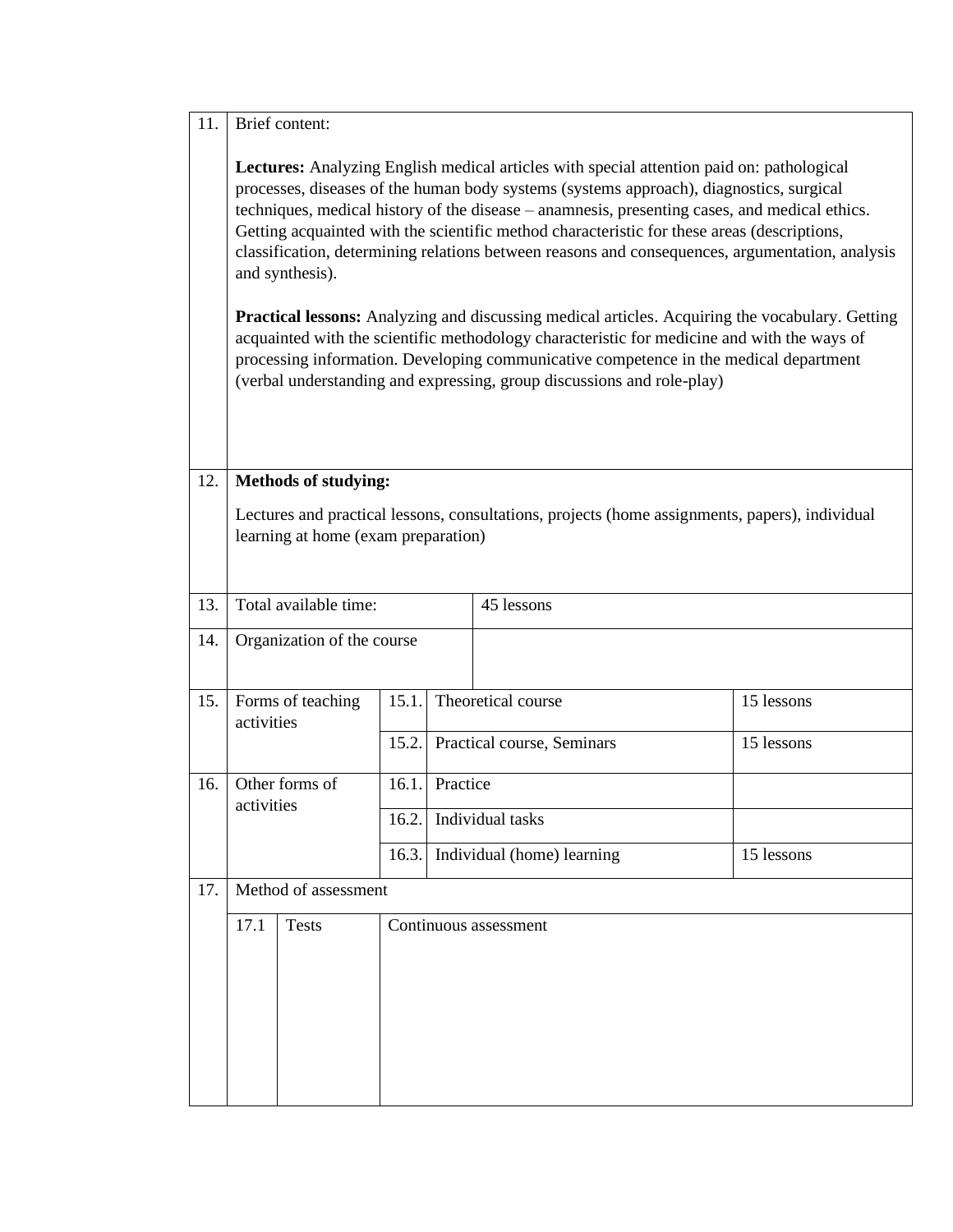|     |      | Final exam                     |                                                                |                                                                         | Min.-max.      |  |  |
|-----|------|--------------------------------|----------------------------------------------------------------|-------------------------------------------------------------------------|----------------|--|--|
|     |      |                                | Written exam                                                   | points                                                                  | $25 - 40$      |  |  |
|     |      |                                | Oral exam*                                                     | points                                                                  | $28 - 45$      |  |  |
|     |      |                                |                                                                |                                                                         |                |  |  |
|     |      |                                |                                                                |                                                                         |                |  |  |
|     |      |                                |                                                                |                                                                         |                |  |  |
|     |      |                                | 30 points                                                      | *10=42-45 points; 9=38-41 points; 8=35-37 points; 7=31-34 points; 6=28- |                |  |  |
|     | 17.2 | Seminar                        |                                                                |                                                                         | Min.-max       |  |  |
|     |      | paper/project<br>(oral/written | Seminar paper                                                  | points                                                                  |                |  |  |
|     |      | presentation)                  |                                                                |                                                                         |                |  |  |
|     | 17.3 | Active                         |                                                                |                                                                         | Min.-max.      |  |  |
|     |      | participation                  | Lectures <sup>*</sup>                                          | points                                                                  | $1 - 5$        |  |  |
|     |      |                                | Practical lessons **                                           | points                                                                  | $6 - 10$       |  |  |
|     |      |                                | *Attending lectures                                            |                                                                         |                |  |  |
|     |      |                                | 51%-60% 1 point                                                |                                                                         |                |  |  |
|     |      |                                | 61%-70% 2 points                                               |                                                                         |                |  |  |
|     |      |                                | 71%-80% 3 points                                               |                                                                         |                |  |  |
|     |      |                                | 81%-90% 4 points                                               |                                                                         |                |  |  |
|     |      |                                | 91%-100% 5 points                                              |                                                                         |                |  |  |
|     |      |                                | ** practical lessons (5 lessons with the duration of 3 hours): |                                                                         |                |  |  |
|     |      |                                | Attendance: 1 point                                            |                                                                         |                |  |  |
|     |      |                                | Active participation: 1 point                                  |                                                                         |                |  |  |
| 18. |      | Grading criteria               | up to 59 points                                                |                                                                         | $5$ (five) $F$ |  |  |
|     |      | (points / grade)               | from 60 to 68 points                                           |                                                                         | $6$ (six) E    |  |  |
|     |      |                                | from 69 to 76 points                                           |                                                                         | $7$ (seven) D  |  |  |
|     |      |                                | from 77 to 84 points                                           |                                                                         | 8 (eight) C    |  |  |
|     |      |                                | from 85 to 92 points                                           |                                                                         | $9$ (nine) B   |  |  |
|     |      |                                | from 93 to 100 points                                          |                                                                         | $10$ (ten) A   |  |  |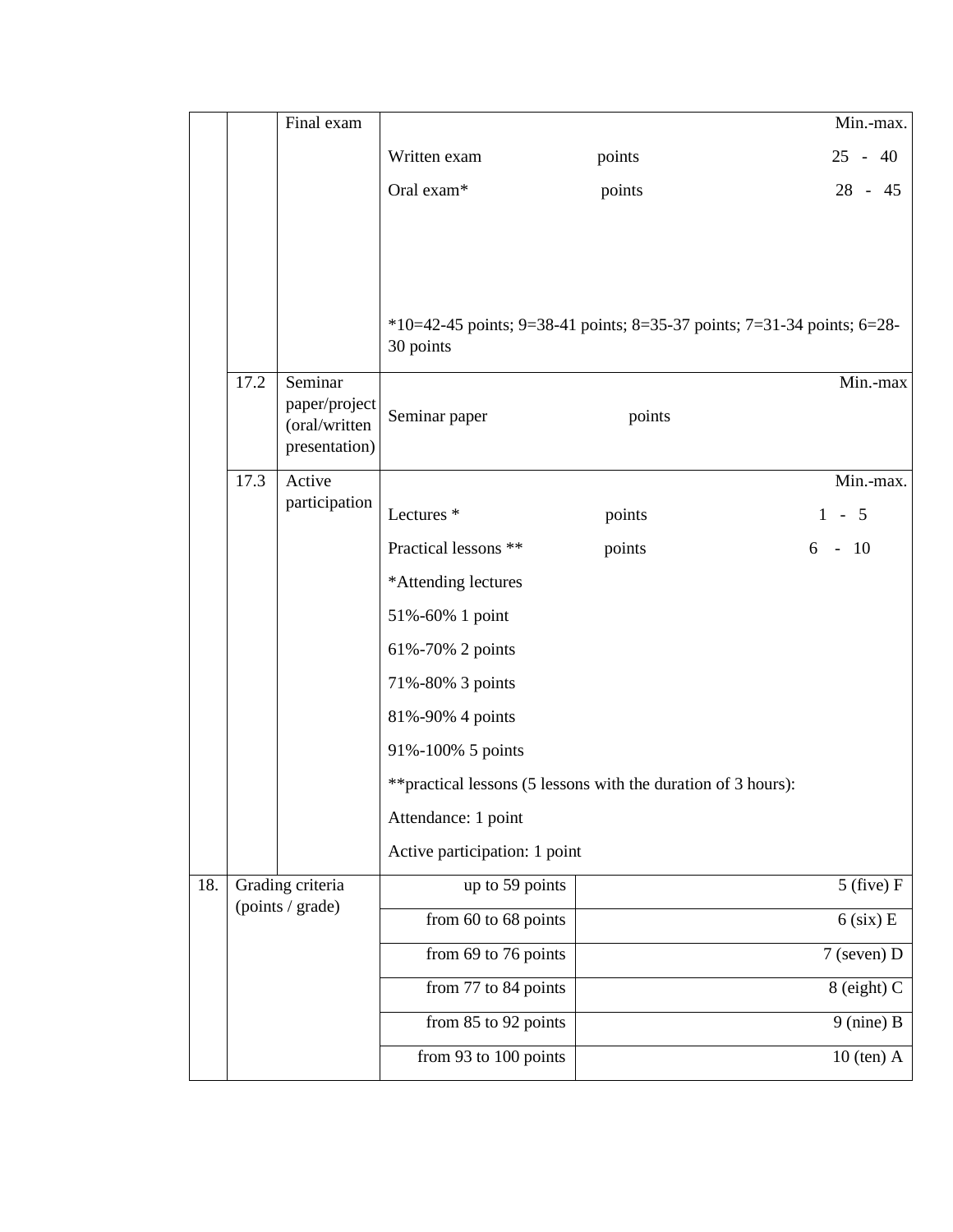| 19. | Requirements for                       |                                                 | <b>Requirements:</b>                                                                                                                                                |                 |                                                                                                                                            |                                                        |      |  |
|-----|----------------------------------------|-------------------------------------------------|---------------------------------------------------------------------------------------------------------------------------------------------------------------------|-----------------|--------------------------------------------------------------------------------------------------------------------------------------------|--------------------------------------------------------|------|--|
|     | signature and taking<br>the final exam |                                                 | To be able to get a signature and attend the final exam the student must<br>attend the lectures and the practical lessons and to get the minimum<br>required points |                 |                                                                                                                                            |                                                        |      |  |
|     |                                        |                                                 |                                                                                                                                                                     |                 | The grade for the subjects is formed according to the grade table and<br>the sum of the points from all the activities and the final exam. |                                                        |      |  |
| 20. | Language of<br>instruction             |                                                 | English language                                                                                                                                                    |                 |                                                                                                                                            |                                                        |      |  |
| 21. | process                                | Method of monitoring<br>the quality of teaching |                                                                                                                                                                     |                 | Anonymous student evaluation of the subject, the teachers and the<br>collaborators which take part in the lectures and lessons             |                                                        |      |  |
| 22. | Textbooks                              |                                                 |                                                                                                                                                                     |                 |                                                                                                                                            |                                                        |      |  |
|     |                                        |                                                 | Mandatory                                                                                                                                                           |                 |                                                                                                                                            |                                                        |      |  |
|     |                                        | Author:                                         |                                                                                                                                                                     |                 | Title<br>Publisher<br>Year                                                                                                                 |                                                        |      |  |
|     |                                        | 1.                                              | Gledinning E.,<br>Howard R.                                                                                                                                         |                 | Professional English in Use: Medicine                                                                                                      | Cambridge<br>University<br>Press                       | 2007 |  |
|     | 22.1.                                  | 2.                                              |                                                                                                                                                                     | Dimoska Pandora | ESP: Medicine and Dentistry                                                                                                                | Skopje:<br>University<br>SS. Cyril<br>and<br>Methodius | 2000 |  |
|     |                                        | 3.                                              | Panova-Ignjatovik,<br>T., Siljanoska, M.                                                                                                                            |                 | Grammar Workbook for Medicine<br>Dentistry and Pharmacy Students. ESP:<br><b>English for Specific Purposes</b>                             | Embassy<br>of the<br>United<br>States,<br>Skopje       | 2002 |  |
|     |                                        | 4.                                              | Jankovski, V.,<br>Mihajlovski, D.                                                                                                                                   |                 | Neophoden angliski za medicinari                                                                                                           | Skopje:<br>Homo<br>Faber                               | 1994 |  |
|     |                                        |                                                 | Additional literature                                                                                                                                               |                 |                                                                                                                                            |                                                        |      |  |
|     | 22.2.                                  | 1.                                              | Korneti K.,<br>Dimoska, P.,<br>Serafimov <sub>N.</sub>                                                                                                              |                 | Medicinski anglisko-makedonski recnik                                                                                                      | Tabernakul                                             | 2002 |  |